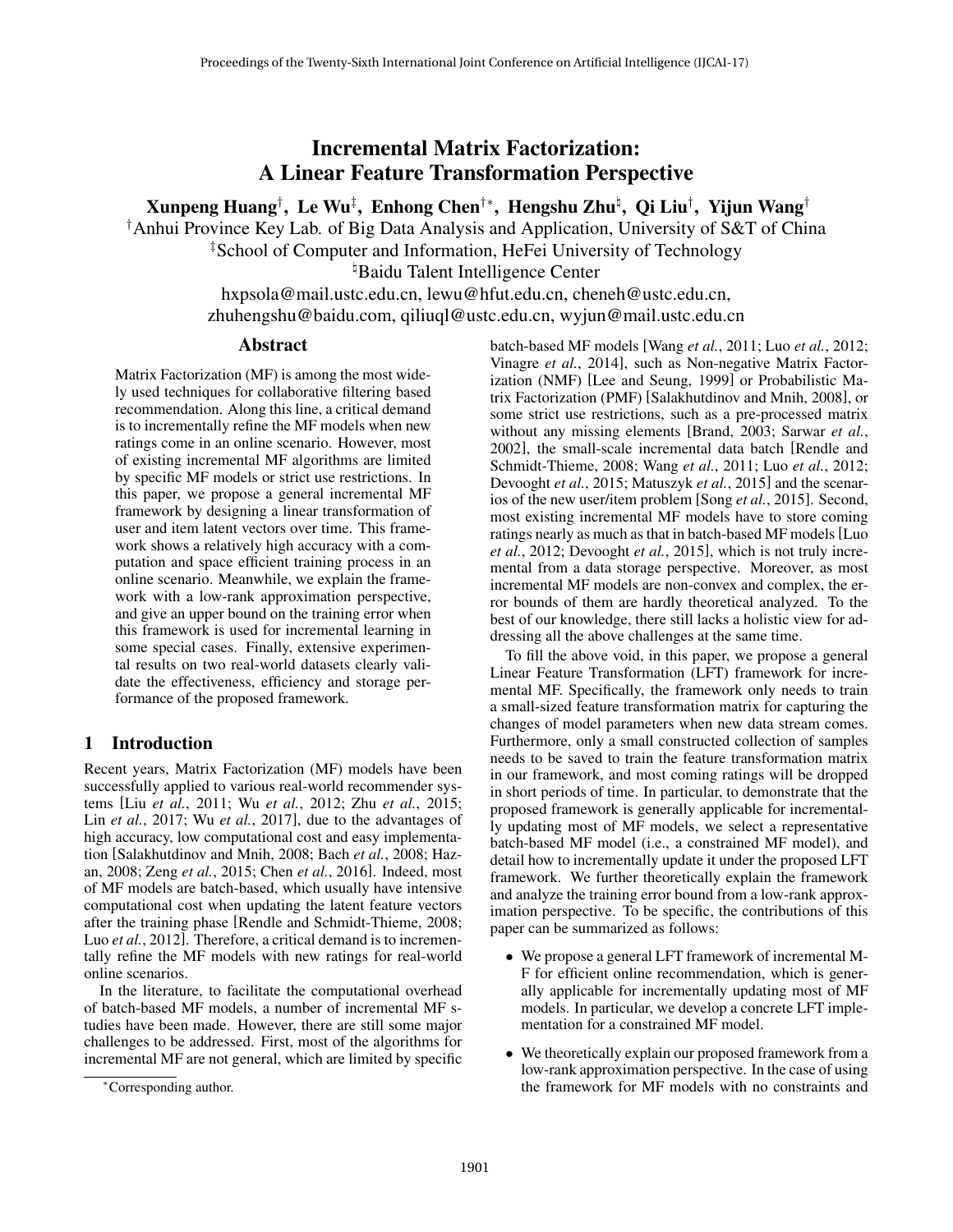no regularization terms, we prove the upper bound of the training error expectation in the incremental phase.

• We conduct extensive experiments on two real-world datasets. The results clearly validate the effectiveness, efficiency and storage performance of our concrete LFT implementation comparing with other state-of-the-art incremental MF models.

# 2 Related Work

In this section, we illustrate some existing incremental models, which are often designed for updating latent feature matrices in an online recommendation scenario. Up to now, incremental MF models can be mainly divided into the following three categories from a technical point of view.

SVD-based Model. This kind of incremental MF models is characterized by using SVD as its batch-based model (eg., [Brand, 2003; Sarwar *et al.*, 2002]). Incremental updating operations through the basic algebraic properties of SVD such as one-rank operations [Brand, 2003] leads to a high efficiency. However, SVD requires a matrix that has no missing elements to be decomposed. Therefore the performance of these models on the sparse datasets is limited.

Vector-retraining Model. Unlike the SVD-based Model, there are different kinds of batch-based MF approaches which can be applied into vector-retraining models [Rendle and Schmidt-Thieme, 2008; Devooght *et al.*, 2015]. Particularly, the key idea of this models is that, when a new rating arrives, the latent feature vectors used to estimate the rating need to be slightly updated [Vinagre *et al.*, 2014] or retrained [Rendle and Schmidt-Thieme, 2008; Luo *et al.*, 2012; Devooght *et al.*, 2015; Matuszyk *et al.*, 2015] in order to have a better performance in later time periods. Although some strategies to improve efficiency [Rendle and Schmidt-Thieme, 2008; Matuszyk *et al.*, 2015] and accuracy [Luo *et al.*, 2012] are introduced, this kind of models can only update coming ratings one by one. Besides, when the data comes incrementally, discarding some of the existing data will reduce the average number of elements corresponding to each user (item), which brings a quite negative impact on the effectiveness for such models. As a result, vector-retraining models have limited efficiency when large-scale incremental ratings arrive at the same time and relatively high storage consumption for saving ratings (in Section 4.2).

Space-retraining Model. In order to rule out the redundant calculation of the overhead which is caused by the "One by One" updating in the vector-retraining models, some space-retraining models are proposed. [Wang *et al.*, 2011] assumes the smooth evolution of the latent feature matrix, and optimizes the increment of the latent feature matrix by minimizing the upper bound of the loss function with a bunch of incremental ratings. However, the assumption is only established when the F-norm of the incremental rating matrix is small. Another space-retraining model [Song *et al.*, 2015] retrains the feature space via auxiliary feature learning and matrix sketching strategies [Liberty, 2013], while it is only designed for solving the new user/item problem.

Compared to vector-retraining models, the matrix we trained in this paper is to reflect the linear change of latent fea-

Table 1: Several important mathematical notations.

| <b>Notations</b>                | Description                                                                      |  |  |  |  |
|---------------------------------|----------------------------------------------------------------------------------|--|--|--|--|
|                                 | the row vector in the i-th row of the matrix $X$                                 |  |  |  |  |
| $X_{i,:}$                       |                                                                                  |  |  |  |  |
| $\overline{X}_{:,j}$            | the column vector in the j-th column of the matrix $X$                           |  |  |  |  |
| $\Omega_X$                      | the set of coordinates of the ratings that can                                   |  |  |  |  |
|                                 | be observed in matrix $X$                                                        |  |  |  |  |
| $I_{\Omega}$                    | a binary matrix whose element is 1 if the corresponding                          |  |  |  |  |
|                                 | coordinate is in the set $\Omega$                                                |  |  |  |  |
| $\overline{X}_{ t}$             | the matrix $X$ in the time period t                                              |  |  |  |  |
| $_{\odot}$                      | Hadamard product $(A_{i,j} = B_{i,j} \times C_{i,j}, \text{ if } A = B \odot C)$ |  |  |  |  |
| $\overline{K}$                  | the rank of latent feature matrices                                              |  |  |  |  |
| η                               | the step size during iterations                                                  |  |  |  |  |
| $\boldsymbol{n}$                | the number of users                                                              |  |  |  |  |
| m                               | the number of items                                                              |  |  |  |  |
| $P \in \mathbb{R}^{n \times K}$ | the latent feature matrix of users                                               |  |  |  |  |
| $Q \in \mathbb{R}^{m \times K}$ | the latent feature matrix of items                                               |  |  |  |  |
| $R \in \mathbb{R}^{n \times m}$ | the rating matrix                                                                |  |  |  |  |

ture vectors over time, rather than latent feature vectors themselves. Therefore, algorithms based LFT framework have better time-space complexity when the incremental data scale reaches a certain size (in Section 4.2). Besides, the different assumption from [Wang *et al.*, 2011] makes the feasibility of our approach unaffected by the large-scale incremental rating matrix and the new user/item problem. Moreover, we illustrate the reasonableness of our assumption from a low rank approximation perspective and guarantee the quality of the solution when batch-based MF problems are formulated with no constraints and no regularization terms (in Section 5).

## 3 The Proposed LFT Framework

In this section, we introduce the overview of our incremental MF framework LFT (Linear Feature Transformation). For better illustration, we first list some important notations and their descriptions in Table 1. Moreover, for a matrix A, we set  $Sy(A) =$ 0 A  $A^T$  0 , where the 0 means the missing ratings rather than the exact values.

Indeed, most of incremental MF methods are made up of two steps. First, a batch-based MF method is used to train the initial latent feature matrices. Second, an incremental training process is developed for updating latent feature matrices when a bunch of new ratings come. As designing more sophisticated batch-based MF models is not the focus of our paper, here we pay close attention to the second step, and design an incremental MF framework with a linear transformation assumption to describe latent feature changes. Then we introduce the problem formulation, followed by the proposed LFT framework.

In a recommender system, there are  $n$  users and  $m$  items. In each time period  $t + 1$ , incremental ratings are recorded as  $\Delta R_{t+1} \in \mathbb{R}^{n \times m}$ . And  $\Delta Y_{t+1} = [\Delta P_{t+1}, \Delta Q_{t+1}] \in$  $\mathbb{R}^{(n+m)\times K}$  is the latent feature matrix decomposed by the matrix  $\Delta X_{t+1} = Sy(\Delta R_{t+1})$  with the batch-based MF model G (e.g., PMF or NMF). We concatenate all the ratings till time t as  $R_{|t} \in \mathbb{R}^{n \times m}$  estimated by  $P_{|t} Q_{|t}^T$ , where matrix  $Y_{|t} = [P_{|t}, Q_{|t}]$  has been learned before. Here, the time period is application-depended such as an hour, a day or a week. Given the above definition, the incremental MF problem turns into: *how to efficiently learn and update the new feature ma-*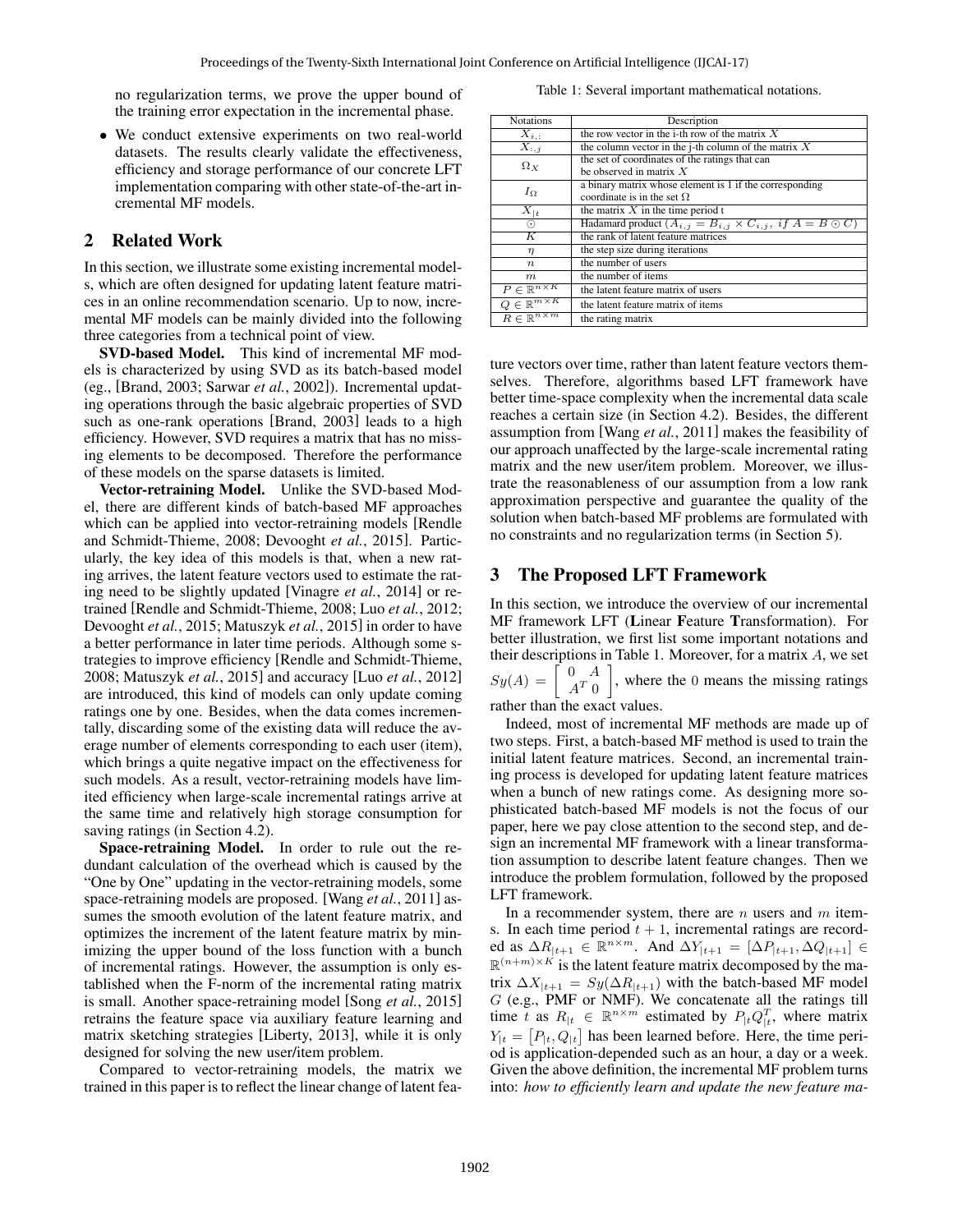

Figure 1: Work flow of the LFT framework.

*trix*  $Y_{|t+1}$  *from*  $Y_{|t}$  *when a bunch of new ratings*  $\Delta R_{|t+1}$  *come in time period*  $t + 1$ . We have the assumption:

Assumption 3.1. *The transformation of the latent feature matrix*  $Y_{|t}$  *over the time period* ( $t = 1, 2, ...$ ) *can be described as a linear function of its past value and the incremental latent feature matrix:*

$$
Y_{|t+1} = Y_{|t}C_{|t+1} + \Delta Y_{|t+1}D_{|t+1} = O_{|t+1}L_{|t+1},\tag{1}
$$

*where there are*

$$
L_{|t+1} = \left[\begin{array}{c} C_{|t+1} \\ D_{|t+1} \end{array}\right] \in \mathbb{R}^{2K \times K}, O_{|t+1} = \left[Y_{|t} \Delta Y_{|t+1}\right] \in \mathbb{R}^{(n+m) \times 2K}.
$$
\n(2)

It should be noted that  $C_{|t+1}$  and  $D_{|t+1}$  are K-dimensional matrices which project different latent feature vectors  $(Y_{i,:|t+1})$ and  $\Delta Y_{i,:|t+1}$ ) into a same linear space. In fact, the above linear transformation Eq.(1) presents a special form that resembles Vector Auto Regression (VAR) [Scott Hacker and Hatemi-J, 2008; Hatemi-J, 2004], which is an econometric model to capture the linear interdependencies among multiple time series. Besides, we will introduce this transformation with a low-rank approximation perspective in Section 5. In particular, we show the work flow of updating the latent feature matrix in Figure 1.

In order to get the updated feature matrix  $Y_{t+1}$ , we need to figure out the matrix  $L_{t+1}$  when the matrix  $X_{t+1}$  =  $Sy(R<sub>|t+1</sub>)$ . Specifically, the incremental training problem could be generally formulated as Eq.(3), where  $f^G(.)$  is the objective function.  $n_1$  and  $n_2$  are the numbers of equality constraints  $h^G(.)$  and inequality constraints  $g^G(.)$  respectively. As shown in Eq.(3), the proposed incremental framework LFT is applicable to any batch-based MF model  $G$  with explicit objective functions (and explicit constrains).

$$
\min_{L|t+1} f^{G} \left( X_{|t+1}, O_{|t+1} L_{|t+1} \right)
$$
\n*s.t.*  $h_i^{G} \left( X_{|t+1}, O_{|t+1} L_{|t+1} \right) = 0 \quad i = 1, 2, ..., n_1$  (3)  
\n $g_i^{G} \left( X_{|t+1}, O_{|t+1} L_{|t+1} \right) \leq 0 \quad i = 1, 2, ..., n_2$ 

Before introducing the concrete algorithms to solve the objective function, we summarize the LFT framework in Algorithm 1. As can been seen from this algorithm, the key to LFT framework lies in Step 3. We leave the details for learning the matrix  $L_{t+1}$  in the next section.

#### Algorithm 1 The Linear Feature Transformation Process.

**Input:** Incremental matrix  $\Delta R_{t+1}$ ; Feature matrix  $Y_{t}$ ; The selected batch-based MF model  $G$ ;

- **Output:** Updated latent feature matrix  $Y_{|t+1}$ ;
- 1: Decompose the incremental matrix  $\Delta R_{t+1}$  with the selected MF model G and get a feature matrix  $\Delta Y_{t+1}$ ;
- 2: Combine the matrix  $Y_{|t}$  and  $\Delta Y_{|t+1}$  to get  $O_{|t+1}$  by Eq.(2);
- 3: Calculate  $L_{|t+1}$  until the objective function Eq.(3) converges;
- 4: **return** Updated feature matrix  $Y_{|t+1} = O_{|t+1}L_{|t+1}$ ;

## 4 Implementation of LFT

In this section, we introduce a concrete LFT implementation for a constrained MF model named FAVA [Zeng *et al.*, 2015]. Compared to the choice of unconstrained batch-based MF models (e.g., PMF), choosing FAVA can be more representative to show that our framework is generally applicable to incrementally updating most of batch-based MF models by formalizing the corresponding incremental training problem as Eq.(3). After that, we compare the time-space complexity of our proposed model with some state-of-the-art methods.

#### 4.1 The Incremental FAVA Model based on LFT

In this section, we develop a model named FAVA LFT which incrementally update a batch-based MF model named FAVA as an example of applying LFT framework to batch-based constrained MF models.

Batch MF Phase. As with FAVA, FAVA LFT uses the hyper-parameters written as  $\{\sigma_j\}_{j=1}^K$ , which can ensure that the superiority of hyper-parameters will not lose when the scale of the rating matrix is increasing [Zeng *et al.*, 2015]. The loss function is formulated in the following

$$
f^{FAVA}(X,Y) = \frac{1}{2} \|I_{\Omega_X} \odot \left(X - YY^T\right)\|_F^2, \tag{4}
$$

where  $X = Sy(R)$  and Y denotes the combination of user and item feature matrix as shown in Section 3.

Through the FAVA algorithm, we can get the matrix  $\Delta Y_{t+1}$ from optimizing the problem [Zeng *et al.*, 2015]:

$$
\min_{\Delta Y_{|t+1}} f^{FAVA} \left(\Delta X_{|t+1}, \Delta Y_{|t+1}\right)
$$
\n*s.t.*\n
$$
\frac{1}{n+m} \sum_{i=1}^{n+m} \Delta Y_{i,k|t+1} \leq \sigma_k^2 \quad (k = 1, 2, ..., K).
$$
\n(5)

**LFT Phase.** After getting the matrix  $\Delta Y_{t+1}$ , we can establish  $O_{t+1}$  with the Assumption 3.1 and the known latent feature matrix  $Y_{|t}$ , then  $Y_{|t+1}$  can be updated by Eq.(1) after getting the matrix  $L_{|t+1}$  through optimizing the problem:

$$
\min_{L_{|t+1}} f^{FAVA} \left( \overline{X}_{|t+1}, Y_{|t+1} \right)
$$
\n*s.t.*  $L_{:,i|t+1}^T O_{|t+1}^T O_{|t+1} L_{:,i|t+1} \leq (n+m)\sigma_i^2 \quad (i = 1, 2, ..., K),$ \n(6)

where  $\overline{X}_{|t+1} = Sy(\overline{R}_{|t+1})$ , and  $\overline{R}_{|t+1}$  consists of some original rating samples (a sub-matrix of  $\overline{R}_{1t}$ ) and new coming ratings ( $\Delta R_{t+1}$ ). The scale of the matrix  $\overline{X}_{t+1}$  could be manually adjusted for balancing the effectiveness and efficiency of FAVA LFT. Considering from the reasonableness,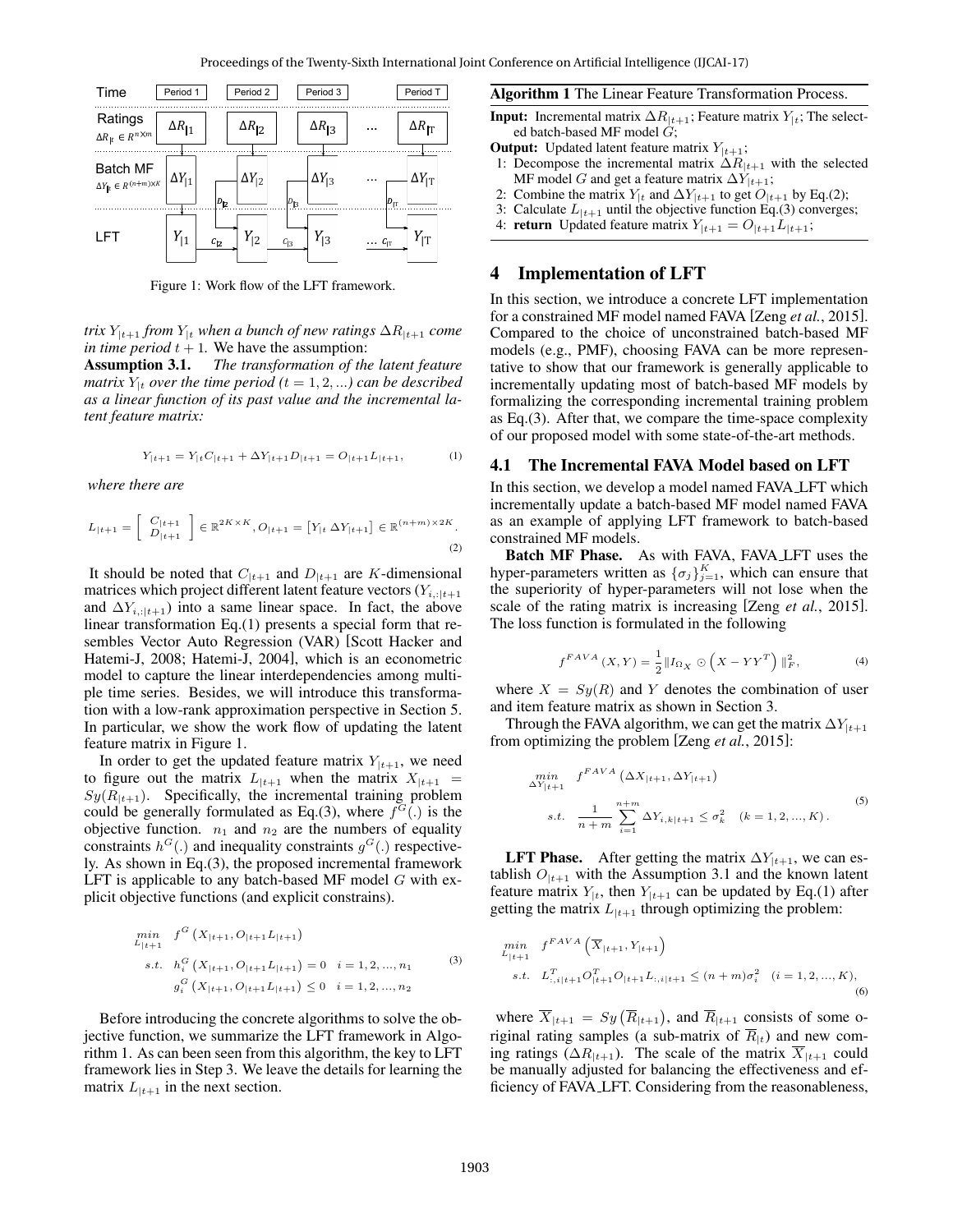#### Algorithm 2 FAVA LFT Algorithm.

- Input: Threshold of the absolute difference of the objective function  $\varepsilon$ ; Sample rating matrix  $\overline{R}_{|t+1}$ ; Factorization Variances  ${\{\sigma_i^2\}}_{i=1}^K$ ; Latent feature matrix  $Y_{|t}$ ; Incremental latent feature matrix  $\Delta Y_{t+1}$ ;
- **Output:** Updated latent feature matrix  $Y_{|t+1}$ ;
- 1: Initialize  $L_{t+1}$  and combined feature matrix  $O_{t+1}$  by Eq.(2);
- 2: do
- 3: Calculate the gradient of  $L_{t+1}$  by Eq.(8);
- 4: Use the steepest descent method to get the step size  $\eta$ ;
- 5: Update column vectors of  $L_{|t+1}$  by Eq.(7);
- 6: Calculate the absolute difference  $\varepsilon_t$  of the objective function before and after the update of  $L_{|t+1}$ ;
- 7: while  $\varepsilon_t \geq \varepsilon$ ;
- 8: return  $Y_{|t+1} = O_{|t+1}L_{|t+1}$

such process can also be regarded as a kind of approximation of original rating matrix by sparsification [Halko *et al.*, 2011].

For the constrained nonconvex optimization problem Eq.(6), we use a non-standard projection gradient method to update the optimization variables while maintaining its feasibility as follows:

$$
L_{:,i|t+1} \leftarrow \Pi \left( L_{:,i|t+1} - \eta \frac{\partial f^{FAVA} \left( \overline{X}_{|t+1}, Y_{|t+1} \right)}{\partial L_{:,i|t+1}}, i \right), \quad (7)
$$

where the gradient of  $L_{|t+1}$  and the projection function  $\Pi(.)$ are respectively described as Eq.(8) and Eq.(9). Besides, the step size  $\eta$  can be calculated by the steepest descent method.

$$
\nabla L_{|t+1} = -2O_{|t+1}^T \left[ I_{\Omega_{\overline{X}_{|t+1}}} \odot (\overline{X}_{|t+1} \n-O_{|t+1} L_{|t+1} L_{|t+1}^T O_{|t+1}^T) \right] O_{|t+1} L_{|t+1}
$$
\n
$$
\Pi(l,i) = \begin{cases} \frac{\sqrt{n+m} \sigma_i l}{\sqrt{l^T O_{|t+1}^T O_{|t+1}l}}, & l^T O_{|t+1}^T O_{|t+1} l \ge (n+m) \sigma_i^2 \\ 0, & (9) \end{cases}
$$

It should be noted that we project the different column vectors  $L_{:,i|t+1}$  of the intermediate solution to the hyperellipsoidal surface in direction of the connection between the  $L_{:,i|t+1}$  and the origin, which can help us to approximate a feasible point without solving linear equations established by proximal methods. In addition, the selection of the initial values for  $L_{t+1}$  in the feasible set is also a critical step. A simple idea is that we set  $L_{t+1} = [I, 0]$  as the initial optimization variable, because the solution  $Y_{t}$  in the previous time period necessarily satisfies the constraints.

l, else

To summarize the process that we iteratively update  $L_{t+1}$ and  $\eta$  until Eq.(6) converges, the implementation of FA-VA LFT has been detailed in Algorithm 2.

#### 4.2 Complexity Analysis

 $\mathcal{L}$ 

In this section, we compare FAVA LFT with Batch MF and vector-retraining models (e.g., RMF\_R [Rendle and Schmidt-Thieme, 2008] and IRMF [Luo *et al.*, 2012]) in terms of the time-space complexity. And the results are shown in Table 2, where  $D$  is the iteration number. To a certain extent, the result can show the high efficiency and low storage overhead of

Table 2: The complexity of algorithms in the incremental phase

| Methods         | <b>Time Complexity</b>                                          |
|-----------------|-----------------------------------------------------------------|
| <b>Batch MF</b> | $O(D( \Omega_{R_t} + \Omega_{\Delta R_t} )K)$                   |
| RMF_R           | $O(D \Omega_{\Delta R_t} ( \Omega_{R_t} /n+ \Omega_{R_t} /m)K)$ |
| <b>IRMF</b>     | $O(D \Omega_{\Delta R_t} ( \Omega_{R_t} /n+ \Omega_{R_t} /m)K)$ |
| <b>FAVA_LFT</b> | $O(D( \Omega_{\overline{R}_t}  \overline{K + (n+m)K^2}))$       |
| Methods         | <b>Space Complexity</b>                                         |
| <b>Batch MF</b> | $O( \Omega_{R_t}  + (n+m)K)$                                    |
| <b>RMF R</b>    | $O( \Omega_{R_t}  + (n+m)K)$                                    |
| <b>IRMF</b>     | $O( \Omega_{R_t}  + D(n+m)K)$                                   |
| <b>FAVA_LFT</b> | $O( \Omega_{\overline{R}_\star}  + (n+m)K)$                     |

our framework. And the same complexity can be extended to LFT implementations based on some other batch-based MF models (e.g., PMF or NMF).

Time Complexity. According to Table 2, Batch MF is usually slower than RMF\_R and IRMF in the case of  $|\Omega_{R_t}| \gg$  $|\Omega_{\Delta R_t}|$ . However, when  $|\Omega_{\Delta R_t}| \geq min\{n, m\}$ , RMF\_R and IRMF would have lower efficiency than the Batch MF. As a result, most vector-retraining models (e.g., RMF\_R and IRM-F) cannot address the incremental MF problem well when the number of coming ratings in each time period is large. On the other hand, the efficiency of our framework in incremental phase can be easily controlled by tuning  $|\Omega_{\overline{R}_t}|$  which is usually a constant multiple of  $|\Omega_{\Delta R_t}|$ . Besides, according to Table 2, the scale of the incremental rating matrix has limited impact on the efficiency of LFT based models, and we believe that LFT framework will have high efficiency in large-scale online recommender systems.

Space Complexity. Vector-retraining models usually require a large number of user's historical ratings  $R_{i,:}$  when retraining the user's feature vector  $P_{i,:}$ , which leads a certain number of historical ratings to be stored for each user. And because of the sparseness of the rating matrix, most of coming ratings cannot be dropped in each time period. As a result, the overhead of saving ratings shown in Table 2 should not be ignored. On the other hand, the matrix trained in LFT framework is a linear change of latent feature vectors over time rather than specific feature vectors. Therefore, only a small-scale sample matrix  $|\Omega_{\overline{R}_t}|$  is needed and the data storage overhead can be reduced.

## 5 Theoretical Analysis

In this section, we conduct theoretical analysis to further explain the LFT framework and discuss its properties. Specifically, we first introduce a kind of model based on LFT named extend LFT (eLFT), and then analyze eLFT from the lowrank approximation perspective. It is worth mentioning that we prove an upper bound on the training error expectation of the model. The bound can give the theoretical basis to guarantee that incremental MF models using the LFT framework is reasonable and practical.

**Problem Formulation.** Similar to Eq.(3), we formulate the eLFT problem with no constraints and no regularization terms as follows:

$$
\min_{L_{\lceil t+1\rceil}} \frac{1}{2} \left\| I_{\Omega_{\widetilde{X}_{\lceil t+1\rceil}}} \odot \left( \widetilde{X}_{\lceil t+1} - O_{\lceil t+1} L_{\lceil t+1} L_{\lceil t+1}^T O_{\lceil t+1}^T \right) \right\|_F^2, \quad (10)
$$

where  $\widetilde{X}_{t+1}$  is defined as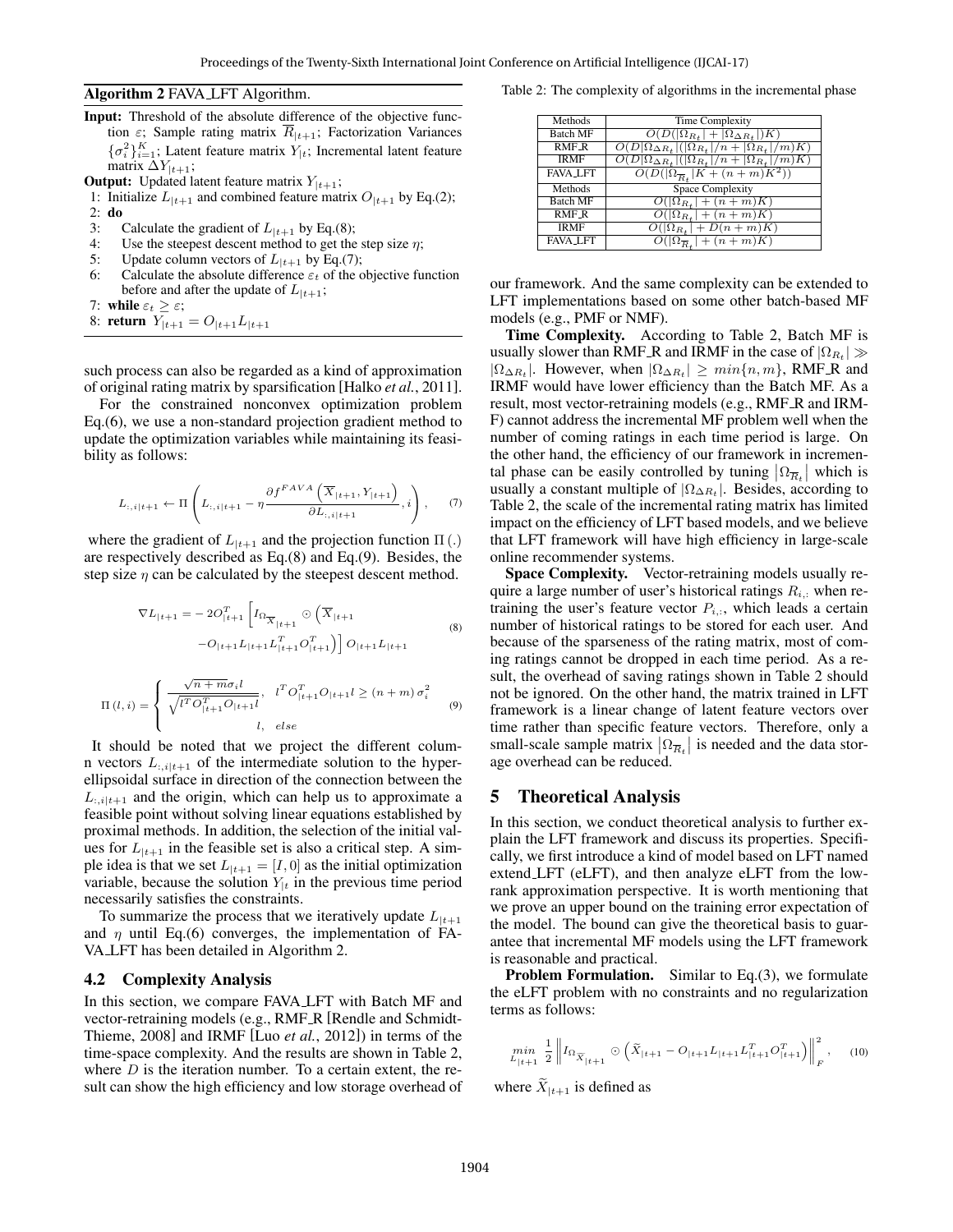$$
\widetilde{X}_{|t+1} = Sy \left( I_{\Omega_{R_{|t}}} \odot \left( R_{|t} + \Delta P_{|t+1} \Delta Q_{|t+1}^T \right) \right) \n+ Sy \left( I_{\Omega_{\Delta R_{|t+1}}} \odot \left( \Delta R_{|t+1} + P_{|t} Q_{|t}^T \right) \right).
$$
\n(11)

It should be noted that since users cannot repeat rating, we assume  $\Omega_{R_{|t}} \bigcap \Omega_{\Delta R_{|t+1}} = \emptyset$  in all subsequent analysis. Through Eq.(11), the estimated rating matrix has an offset which is related to the latent feature matrix. Therefore, we need some other methods to predict the missing ratings (e.g., the average of the ratings which are predicted as exact values in previous time periods).

Equivalence and Approximation. In order to understand eLFT from the perspective of low rank approximation, we consider the following joint optimization problem of existing ratings and incremental ratings in time period  $t + 1$ 

$$
\begin{split} \min_{P,Q,\Delta P,\Delta Q} & \frac{1}{2} \left\| I_{\Omega_{Sy}(\Delta R_{\vert t+1})} \odot Sy \left( \Delta R_{\vert t+1} - \Delta P \Delta Q^T \right) \right\|_F^2 \\ &+ \frac{1}{2} \left\| I_{\Omega_{Sy}(R_{\vert t})} \odot Sy \left( R_{\vert t} - PQ^T \right) \right\|_F^2. \end{split} \tag{12}
$$

We replace the variable with  $O \in \mathbb{R}^{(n+m)\times 2K}$ , and  $O =$  $\left[ \begin{array}{cc} P & \Delta P \end{array} \right]$  $Q$   $\Delta Q$  . The optimization problem Eq.(12) can be equally expressed as

$$
\begin{split} \min_{O} & \quad \frac{1}{2} \left\| I_{\Omega_{Sy}(\Delta R_{|t+1})} \odot \left( Sy \left( \Delta R_{|t} + PQ^T \right) - OO^T \right) \right\|_F^2 \\ & + \frac{1}{2} \left\| I_{\Omega_{Sy}(R_{|t})} \odot \left( Sy \left( R_{|t} + \Delta P \Delta Q^T \right) - OO^T \right) \right\|_F^2, \end{split} \tag{13}
$$

where  $P = \begin{bmatrix} I_n & 0 \end{bmatrix} O \begin{bmatrix} I_K \\ 0 \end{bmatrix}$ 0 . Besides,  $Q, ∆P, ∆Q$  can be obtained in a similar way.

We know that a local optimal solution  $O_{t+1}$  of Eq.(13) can be easily found when  $O_{|t+1} = \begin{bmatrix} P_{|t} \Delta P_{|t+1} \\ Q_{|t} \Delta Q_{|t+1} \end{bmatrix}$ . And the distinction between the local optimal and the global optimal solutions only depends on the batch-based model which is used to decompose  $R_{|t|}$  and  $\Delta R_{|t+1}$  into  $P_{|t} Q_{|t|}^T$  and  $\Delta P_{|t+1} \Delta Q_{|t+1}^T$ . To solve the incremental problem Eq.(13) in different time periods, an intuitive idea is that when incremental data arrives, the columns of the matrix  $O$  are expanded with the incremental latent feature matrix to obtain the local optimal solution of the joint optimization problem Eq.(13). However, as time goes by, we cannot tolerate the continuous growing of the rank of the latent feature matrix. Therefore, we should find a K-rank approximation of  $O_{t+1}$ .

According to [Halko *et al.*, 2011], the approximation can be set as  $O_{t+1}MM^T$ , where the column vectors of matrix  $M \in \mathbb{R}^{2K \times K}$  are orthonormal. The problem Eq.(13) can be relaxed as follows:

$$
\min_{M} \frac{1}{2} \left\| \left( I_{\Omega_{S} y(\Delta R_{|t+1})} + I_{\Omega_{S} y(R_{|t})} \right) \odot \right\|_{\mathcal{F}},
$$
\n
$$
\left( \widetilde{X}_{|t+1} - O_{|t+1} M M^T O_{|t+1}^T \right) \right\|_{\mathcal{F}}^2, \tag{14}
$$

which is equivalent to Eq.(10) when columns of  $L_{t+1}$  are orthonormal vectors.

In summary, the eLFT can be considered as to find a special K-rank approximation of a local optimal solution which can be got through optimizing a joint optimization problem of existing ratings and incremental ratings in time period  $t + 1$ . In particular, we have the following theorem.

**Theorem 5.1.** In any time period  $t + 1$ , we can obtain a solution of the optimization problem Eq.(10) to make the expectation of the training error  $e_{t+1}$  satisfies Eq.(15) when  $K \geq 2$ .

$$
\mathbb{E}\sqrt{e_{|t+1}} \le \sqrt{e_{|t} + \Delta e_{|t+1}} + \left(\frac{2K - 1}{\sqrt{2}K - \sqrt{2}}\right) \left(\sum_{2K \ge j > K} \lambda_j^2\right). \tag{15}
$$

In Eq.(15),  $\lambda_j$  means the j-th largest singular value of matrix  $O_{t+1}$ , and  $\Delta e_{t}$  means the residual sum of squares (RSS) of the matrix  $\Delta R_{|t}$  and  $\Delta P_{|t} \Delta Q_{|t}^T$ .

Proof. According to the discussion above, we know that the optimization problem Eq.(14) is equal to the low-rank approximation of a local optimal solution of problem Eq.(12).

For any known  $M$ , we have

$$
\begin{split}\n&\quad \left\| \left( I_{\Omega_{\text{S}\mu(\Delta R_{|t+1})}} + I_{\Omega_{\text{S}\mu(R_{|t})}} \right) \odot \left( \tilde{X}_{|t+1} - O_{|t+1} M M^T O_{|t+1}^T \right) \right\|_F \\
&\leq \left\| \left( I_{\Omega_{\text{S}\mu(\Delta R_{|t+1})}} + I_{\Omega_{\text{S}\mu(R_{|t})}} \right) \odot \left( O_{|t+1} \left( I - M M^T \right) O_{|t+1}^T \right) \right\|_F \\
&\quad + \left\| \left( I_{\Omega_{\text{S}\mu(\Delta R_{|t+1})}} + I_{\Omega_{\text{S}\mu(R_{|t})}} \right) \odot \left( \tilde{X}_{|t+1} - O_{|t+1} O_{|t+1}^T \right) \right\|_F \\
&\leq \left\| \left( I_{\Omega_{\text{S}\mu(\Delta R_{|t+1})}} + I_{\Omega_{\text{S}\mu(R_{|t})}} \right) \odot \left( \tilde{X}_{|t+1} - O_{|t+1} O_{|t+1}^T \right) \right\|_F \\
&\quad + \left\| O_{|t+1} \left( I - M M^T \right) O_{|t+1}^T \right\|_F \\
&= \left\| O_{|t+1} \left( I - M M^T \right)^2 O_{|t+1}^T \right\|_F + \sqrt{2e_{|t} + 2\Delta e_{|t+1}}.\n\end{split} \tag{16}
$$

According to the *Average Frobenius errors* mentioned in [Eckart and Young, 1936], in Eq.(16), if we initialize the M with  $\overline{M}$  which can be got by *Randomized Range Finder* algorithm [Halko *et al.*, 2011], we have

$$
\mathbb{E}\left\|\left(I - \overline{MM}^T\right)O_{|t+1}^T\right\|_F^2 \le \left(1 + \frac{K}{K-1}\right) \sum_{2K \ge j > K} \lambda_j^2, \qquad (17)
$$

when  $K \geq 2$ . And we can get the following inequality for any  $\overline{M}$  through the Cauchy-Schwarz inequality.

$$
\left\| O_{|t+1} \left( I - \overline{MM}^T \right)^2 O_{|t+1}^T \right\|_F \le \left\| \left( I - \overline{MM}^T \right) O_{|t+1}^T \right\|_F^2 \tag{18}
$$

Through Eq. $(17)$  and Eq. $(18)$ , we can easily get

$$
\mathbb{E}\left\|O_{|t+1}\left(I - \overline{MM}^T\right)^2 O_{|t+1}^T\right\|_F \le \left(\frac{2K-1}{K-1}\right) \left(\sum_{2K \ge j>K} \lambda_j^2\right). (19)
$$

Then we substitute Eq.(19) into Eq.(16).

As the problem Eq.(10) and Eq.(14) are equivalent when matrix of  $L_{t+1}$  is orthonormal, we can apparently obtain a solution that meets Eq.(15) when  $L_{t+1}$  is initialized with  $\overline{M}$ . Besides, the error bounds will be maintained after the gradient descent process of optimizing Eq.(10). Therefore, the theorem has been proved.

According to the theorem and the proof, regardless of the number of incremental ratings, the total error will always be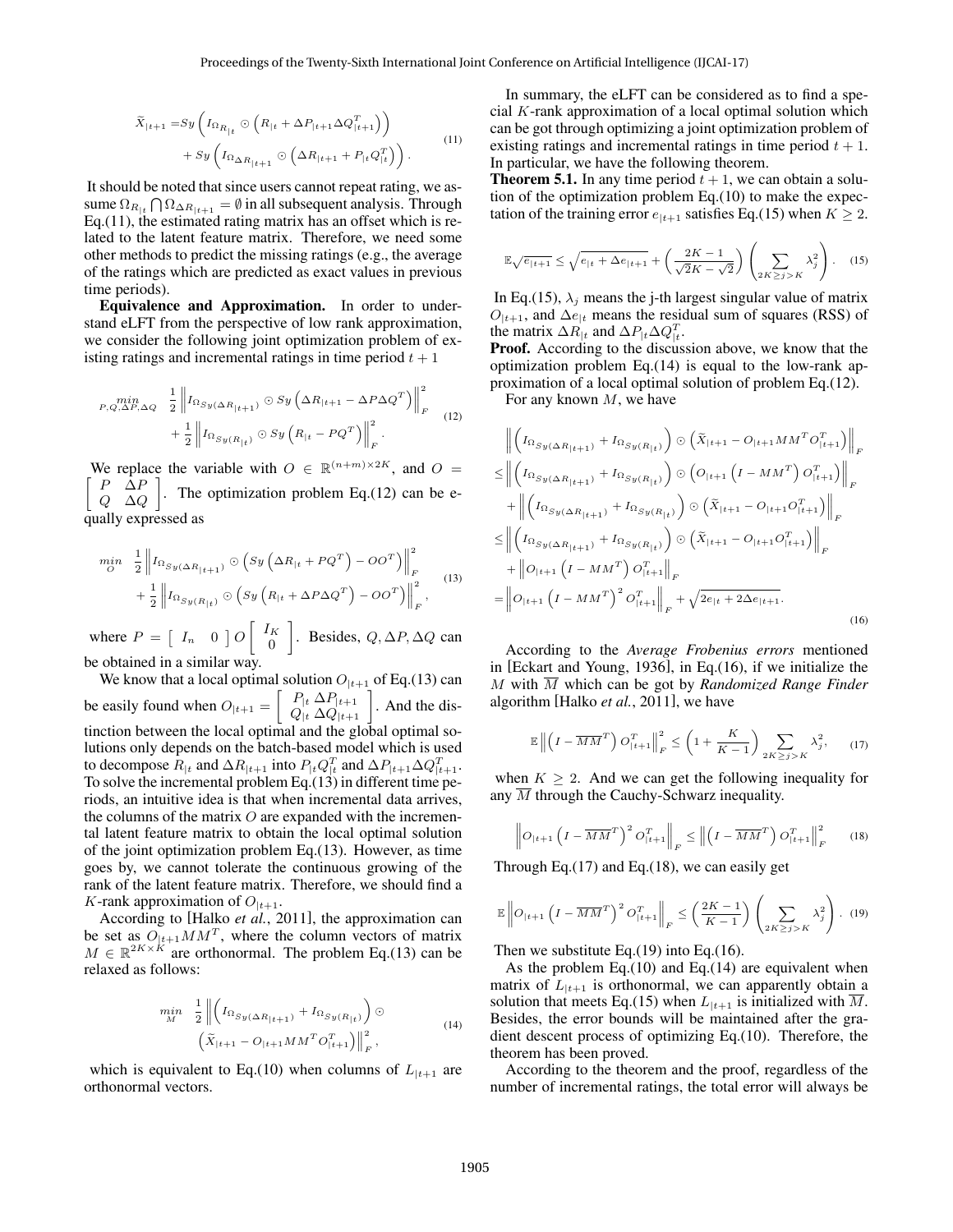a function of the rank of latent feature matrices K and the singular values  $\{\lambda_j\}_{j=K+1}^{2K}$  of matrix  $O_{|t+1}$ . Thus, finding the optimal K-rank approximation of the joint optimization problem is a good way to solve the incremental problem.

# 6 Experiments

In this section, we mainly introduce four experiments, which evaluate our method and baselines from four aspects: effectiveness, efficiency, the storage and use rate of rating samples.

Dataset. The experiments were conducted on two realworld datasets MovieLens1M (ML1M) and MovieLens10M (ML10M), which are standard datasets in rating prediction. The data is collected by the GroupLens Research from the MovieLens web site  $<sup>1</sup>$ .</sup>

Measurements. The four metrics, which are designed to evaluate the effectiveness, efficiency, storage and use rate of rating samples are the RMSE of all predicted ratings [Luo *et al.*, 2012], the cumulative runtime, the number and the use rate of rating samples in each time period, respectively.

Baselines. We chose two widely used incremental M-F methods, namely RMF R [Rendle and Schmidt-Thieme, 2008] and IRMF [Luo *et al.*, 2012], for comparison on a small dataset. Besides, we accelerated the above two models as new baselines, namely QRMF<sub>-R</sub> and QIRMF, on both datasets. Otherwise, the efficiency of original vector-retraining models on ML10M is intolerable because of the high time complexity. For QRMF R and QIRMF, the main idea is that we update a latent feature vector only when the corresponding user (item) last appears in the incremental ratings. Therefore, we can effectively reduce the number of gradient calculation to improve the efficiency. Of course, it will make algorithms less effective because of incomplete updates, and specific performance gaps will be shown on the ML1M dataset.

Experimental Process. The specific steps of experimental process is as follows:

- First, the experimental data sorted by timestamp was divided into  $T$  disjoint continuous parts with a similar scale. We call the i-th incremental data part i-ID.
- Second, 1-ID was used as the batch training set of incremental recommenders.
- After that, we applied i-ID to simulate the real-world rating batch, and evaluated each model by calculating the four metrics mentioned above. Note that, we only predicted the ratings of whom the user and item have appeared in former ID.
- Then, vector-retraining models (RMF\_R, IRMF, QRM-F<sub>-R</sub> and QIRMF) need to deal with the coming ratings one by one, and FAVA LFT can update the whole feature matrix with batch production (e.g., Algorithm 1).
- We repeated steps 3 and 4 from  $i = 2$  until  $i = T$

Through such experimental setup demonstrated in Figure 2, we can observe that the incremental training process is shown as the arrow from testing 2-ID to training 2-ID.



Figure 2: The Change of the State of Each i-ID.

Parameters Settings. The initial values of the feature matrices of RMF\_R, IRMF, QRMF\_R and QIRMF were randomly drawn from a normal distribution  $(\mathcal{N}(0, 0.01))$ . The main parameters listed in Table 3 are: the regularization term coefficient  $\lambda$ , the step size  $\eta$ , the number of iteration in incremental training phase  $D$ , the rank of latent feature matrices  $K$ , the size of sampled matrix  $|\Omega|$ , the threshold of the absolute difference of the objective function in FAVA LFT  $\varepsilon$ , and the ID number for each dataset T.

It should be noted that all the MF parameters  $(\lambda, \eta, D)$  are obtained by five folds cross tuning on original datasets with corresponding batch-based MF models.

Experimental Results. The experimental results on M-L1M and ML10M are depicted in Figure 3 and Figure 4, and the accurate values at last time period are shown in Table 4.

*Effectiveness and Efficiency.* We can see that original vector-retraining models (RMF R and IRMF) are usually more effective, while the efficiency of them is much lower than the accelerated baselines (QRMF\_R and QIRMF) in Figure 3. Especially for IRMF, it is difficult to find a balance between effectiveness and efficiency, because the negative effect of speeding up the algorithm cannot be accepted. And we think the main reason is that the non-standard descent method in IRMF will expand the error in the case of incomplete updates. For RMF<sub>-R</sub>, although speeding up the algorithm has only a limited effect on the precision, its performance in terms of effectiveness is also less satisfactory on ML1M dataset. As a contrast to IRMF, the FAVA LFT algorithm based LFT framework has increased the speed almost 174 times in the case of losing about 2% accuracy on ML1M. Meanwhile, compared to RMF R, FAVA LFT in terms of accuracy and efficiency can achieve more outstanding performance. And a similar result also appears on ML10M dataset, which is shown by Figure 4.

Table 3: Parameters in the experiments

|                 |      | η       | D    | K  | $\Omega$        | $\varepsilon$ |     |
|-----------------|------|---------|------|----|-----------------|---------------|-----|
| ML1M            |      |         |      |    |                 |               | 50  |
| $(O)$ RMF_R     | 0.02 | 0.0002  | 600  | 70 |                 |               |     |
| $(O)$ IRMF      | 0.02 | 0.0002  | 600  | 70 |                 |               |     |
| <b>FAVA_LFT</b> |      |         |      | 70 | $10^5$          | 1.0           |     |
| ML10M           |      |         |      |    |                 |               | 200 |
| <b>ORMF_R</b>   | 0.01 | 0.00018 | 1200 | 70 |                 |               |     |
| <b>OIRMF</b>    | 0.01 | 0.00018 | 1200 | 70 |                 |               |     |
| <b>FAVA_LFT</b> |      |         |      | 70 | $3 \times 10^5$ | 1.0           |     |

<sup>1</sup> http://movielens.org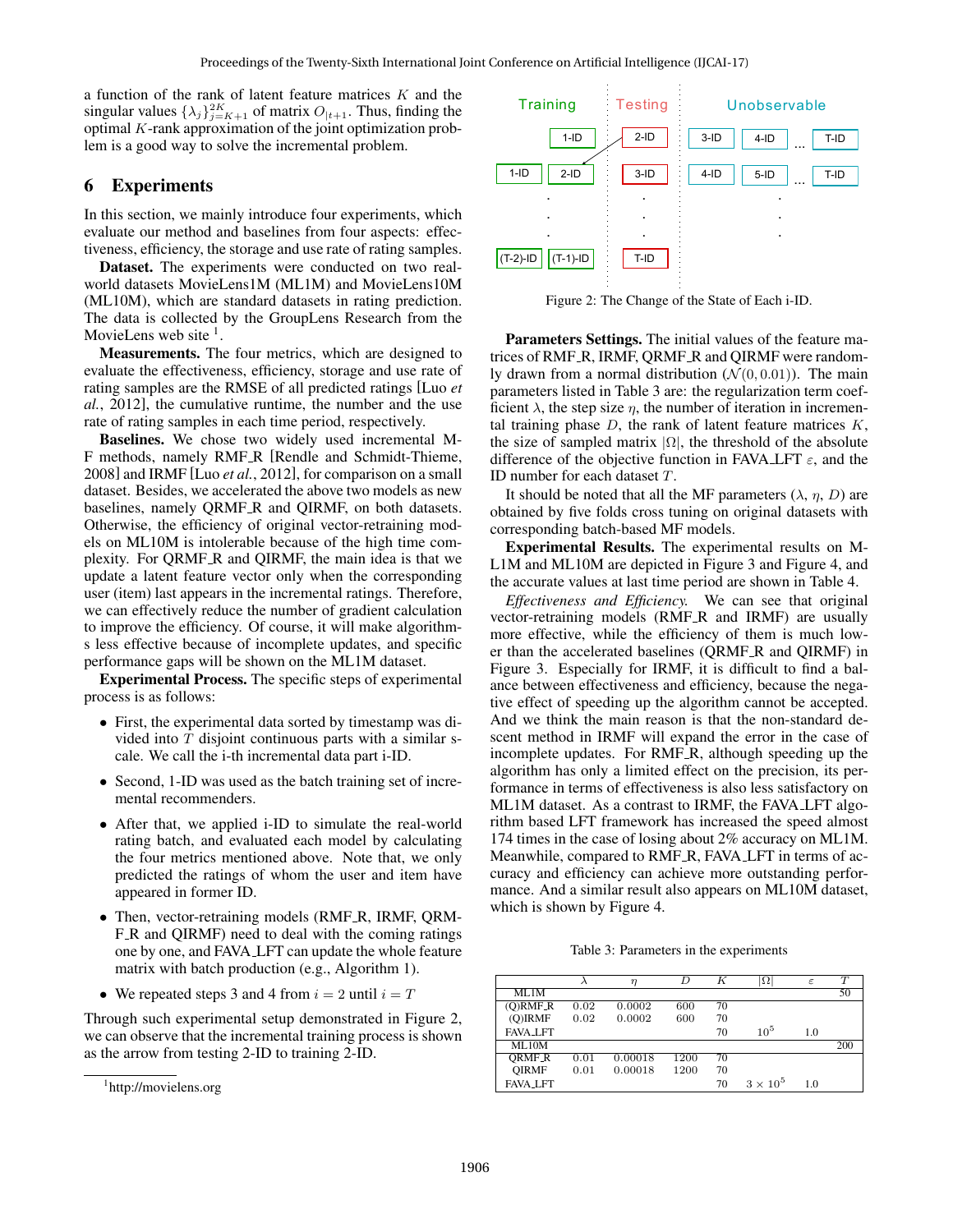

Figure 3: The experimental results on ML1M.



Figure 4: The experimental results on ML10M.

Table 4: Comparison on incremental learning performance

| Dataset           | ML1M                 |                      |                   |                      | <b>ML10M</b>        |                      |                      |                      |
|-------------------|----------------------|----------------------|-------------------|----------------------|---------------------|----------------------|----------------------|----------------------|
| Models<br>Metrics | RMF <sub>-R</sub>    | ORMF <sub>-</sub> R  | <b>IRMF</b>       | OIRMF                | <b>FAVA LFT</b>     | <b>ORMF_R</b>        | <b>OIRMF</b>         | <b>FAVA_LFT</b>      |
| <b>RMSE</b>       | 0.97373878           | 0.99632469           | 0.95135957        | .10995587            | 0.97089095          | 0.92735359           | .02200030            | 0.90891774           |
| Runtime(ms)       | $4.90 \times 10^{6}$ | $7.29 \times 10^{5}$ | $.86 \times 10^8$ | $6.19 \times 10^{6}$ | $.07 \times 10^{6}$ | $4.92 \times 10^{7}$ | $3.02 \times 10^{8}$ | $5.72 \times 10^{7}$ |
| Samples saved     | 396620               | 486695               | 1000000           | 534826               | 99914               | 4527003              | 4802356              | 299107               |

*Storage Overhead and Sample Use Rate.* In Figure 3 and Figure 4, RMF\_R, QRMF\_R, IRMF and QIRMF have to store much more rating samples than FAVA LFT, which is caused by the uncertainty of using historical data. While consuming a large amount of storage resources, the low sample use rate causes the bad impacts on the effectiveness of QRMF R and QIRMF. As for FAVA LFT, with the high sample use rate, we are able to calculate the feature transformation matrix  $(L_{t+1})$ while saving a small amount of rating samples.

In summary, experimental results on two real-world datasets clearly validate the excellent effectiveness, efficiency and storage performance of the proposed framework.

## 7 Conclusions

In this paper, we designed a framework of incremental M-F for enhancing the performance of online recommendation. Specifically, we demonstrated that the LFT framework is generally applicable for incrementally updating most of M-F models. Besides, This framework shows a relatively high accuracy with a computation and space efficient training process in a online scenario. Furthermore, we explained the LFT framework in a low-rank approximation perspective, and proved an upper bound on the training error expectation of the model. Finally, extensive experimental results on two realworld datasets clearly validated the superiority of the proposed framework.

## Acknowledgements

This research was partially supported by grants from the National Key Research and Development Program of China (Grant No. 2016YFB1000904), the National Science Foundation for Distinguished Young Scholars of China (Grant No. 61325010), the National Natural Science Foundation of China (Grants No. 61403358, No. 61602147 and U1605251), and the Anhui Provincial Natural Science Foundation(Grant No. 1708085QF155). Qi Liu gratefully acknowledges the support of the Youth Innovation Promotion Association of CAS (No. 2014299).

## References

- [Bach *et al.*, 2008] Francis Bach, Julien Mairal, and Jean Ponce. Convex sparse matrix factorizations. *arXiv preprint arXiv:0812.1869*, 2008.
- [Brand, 2003] Matthew Brand. Fast online svd revisions for lightweight recommender systems. In *SDM*, pages 37–46. SIAM, 2003.
- [Chen *et al.*, 2016] Chao Chen, Dongsheng Li, Qin Lv, Junchi Yan, Stephen M Chu, and Li Shang. Mpma: mixture probabilistic matrix approximation for collaborative filtering. In *IJCAI*, pages 1382–1388, 2016.
- [Devooght *et al.*, 2015] Robin Devooght, Nicolas Kourtellis, and Amin Mantrach. Dynamic matrix factorization with